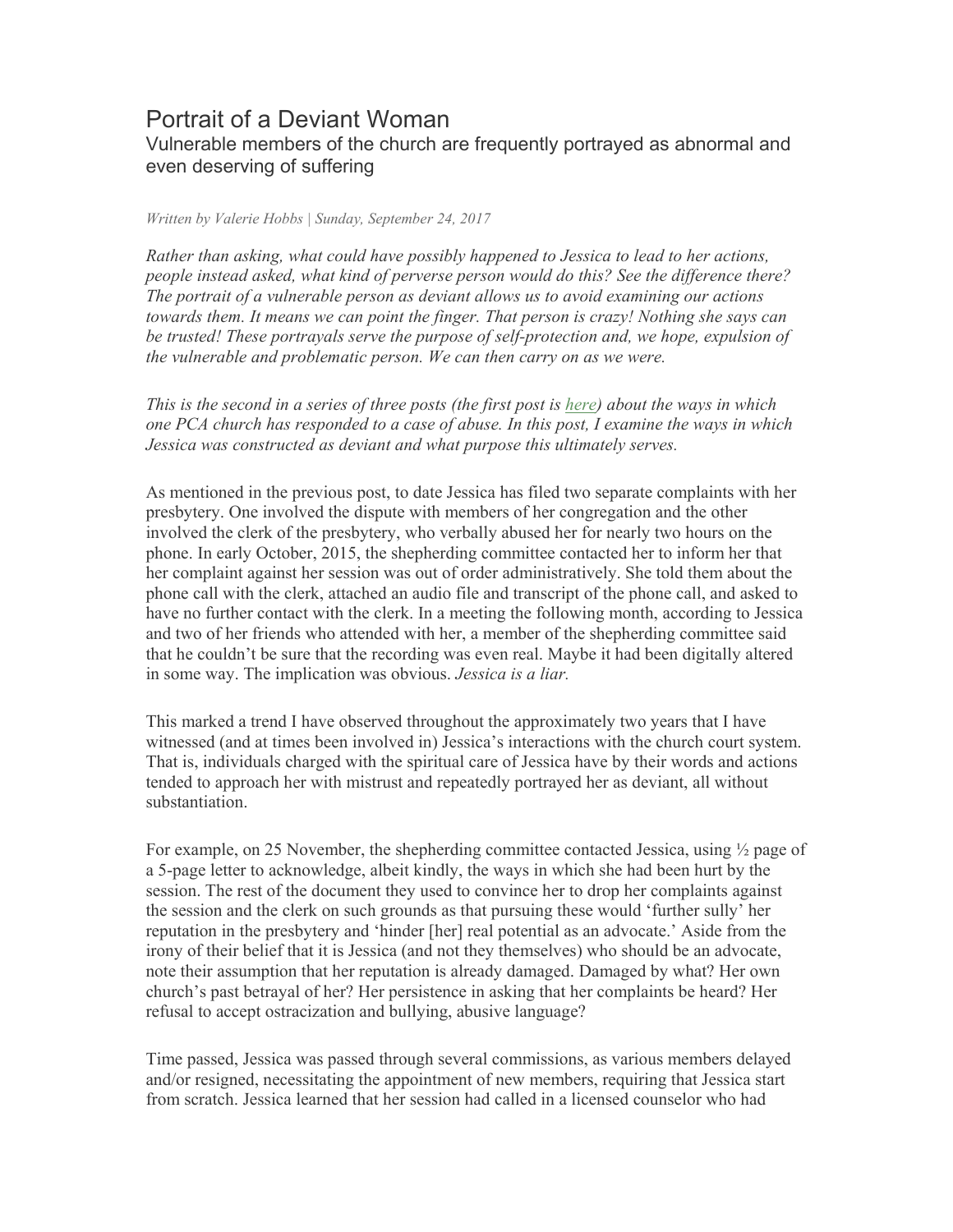never assessed her, never even met with her, to advise on her mental state, an obvious ethical violation. Why? Jessica had been abused by her husband, treated unjustly by her church leadership and was now refusing to be treated thus again. She wouldn't give up. She wouldn't be quiet or submissive. *What woman behaves this way? Something is wrong with her.*

Jessica began to feel ever more invisible. Desperate to be seen and heard, she painted a dress with all of the names the clerk had called her and wore it to presbytery. She began carrying a sign reading 'Justice not abuse' with her to church and placing it at her feet during worship as a form of lament. She showed up unannounced at the small group who had turned her out and shared her struggles as a prayer request. She began speaking publicly about her complaints on social media. Unsubstantiated rumors sprang up in abundance out of the false peace she had unsettled and began to fly: *She carries a gun; she is dangerous; I'm afraid of her.* The portrait of Jessica as a deviant oppressor took on flesh in abundance.

All came to a head. In September, 2016, Jessica filed a formal complaint against the clerk, against the advice of the shepherding committee. Also in September, 2016, her session indicted her. They charged her with contempt towards church leadership, focusing on three specifications: (1) escalating her complaint against members of her former small group by sending open letters; (2) refusing to comply with the session's directive to cease from bringing a sign to church and (3) likewise refusing to cease from attending her small group.

And yet, Jessica was encouraged. Finally, she could require her session to face all of the events leading up to the current indictment. In her usual style, she began preparing thoroughly. She sought the advice of an experienced pastor in the PCA regarding the Book of Church Order. She told her session that she would be calling them as witnesses, and so by necessity the matter should be referred to the presbytery level, to ensure some measure of objectivity.

Such preparedness seemed to catch her session by surprise. They delayed the trial. Eventually, they dropped the charges, explaining that **she** had made it impossible for them to pursue their charges. Her senior pastor told her he might not live long enough to recover from such an ordeal as **she** was putting him through. This she learned after months of silence, only after attending a session meeting without warning and explicitly requesting an update. The senior pastor told Jessica that the session would consider no future complaints unless she recanted certain statements she had made about her dispute. Jessica reported that one session member told her that he had listened to the entire phone call recording with the clerk, after which he simply held her gaze, as if to say, so what? *Jessica is a problem. Jessica is a merciless tormentor of old men. Jessica is guilty. Jessica deserves cruel verbal abuse.*

Vulnerable members of the church are frequently portrayed as abnormal and even deserving of suffering. I'm reminded of the Carrick case in the OPC, where the president of GPTS and members of the Presbytery of the Southeast characterized a disabled woman who was unable to attend church as burdensome and spiritually weak. As for Jessica, **she didn't behave like a wounded female is supposed to behave. She wasn't quiet. She wasn't submissive to those who hurt her. She talked about her problems openly, without shame. Time passed, but she didn't just get over her trauma. She made people uncomfortable with her dress and her sign. Was she a woman or some kind of monster?** Rather than asking, what could have possibly happened to Jessica to lead to her actions, people instead asked, what kind of